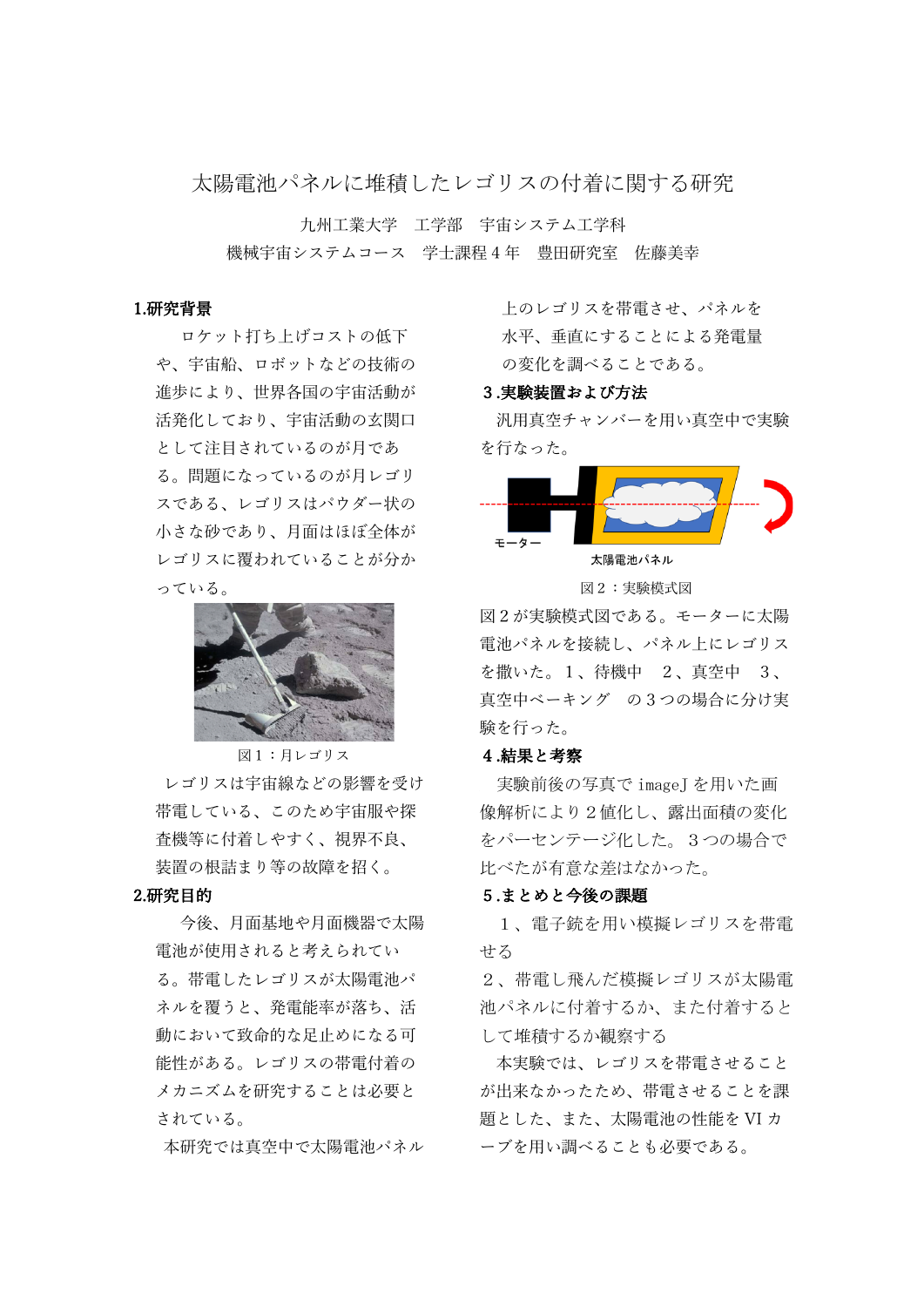Study on the adhesion of regolith deposited on solar panels Kyushu Institute of Technology, Department of Space Systems Engineering Mechanical Space Systems Course Bachelor's Degree 4th year Miyuki Sato

#### **1. Research background**

The moon is attracting attention as a gateway to space activities, as space activities around the world are becoming more active due to lower rocket launch costs and technological advances in spacecraft and robots. The problem is the lunar regolith, which is a small powdery sand, and it is known that the lunar surface is almost entirely covered with regolith.

Regolith is charged under the influence of cosmic rays, etc., so it easily adheres to spacesuits, spacecraft, etc., leading to poor visibility and clogging of the equipment.

#### **2. Research purpose**

It is thought that solar cells will be used in lunar bases and lunar equipment in the future. If a charged regolith covers the solar panel, it will reduce power generation efficiency and can be a fatal stumbling block in activity. It is necessary to study the mechanism of regolith charge adhesion.

In this research, we charge the legoris on the solar cell panel in a vacuum and investigate the change in the amount of power generation by making the panel horizontal and vertical.

# **3. Experimental equipment and method** The experiment was conducted in a vacuum using a general-purpose vacuum chamber.



Figure 2: Schematic diagram FIG. 2 is a schematic diagram of an experiment. I connected a solar panel to the motor and sprinkled regolith on the panel. Experiments were conducted in three cases: 1, waiting, 2, in vacuum 3, and baking in vacuum.

## **4. Results and discussion**

The photographs before and after the experiment were binarized by image analysis using imageJ, and the change in the exposed area was quantified. We compared the three cases, but there was no significant difference.

#### **5. Summary and future issues**

1. Charge the simulated regolith with an electron gun

2. Observe whether the simulated regolith that has been charged and flew adheres to the solar cell panel or if it adheres and accumulates.

In this experiment, it was not possible to charge the regolith, so it was an issue to charge it, and it is also necessary to investigate the performance of the solar cell using the VI curve.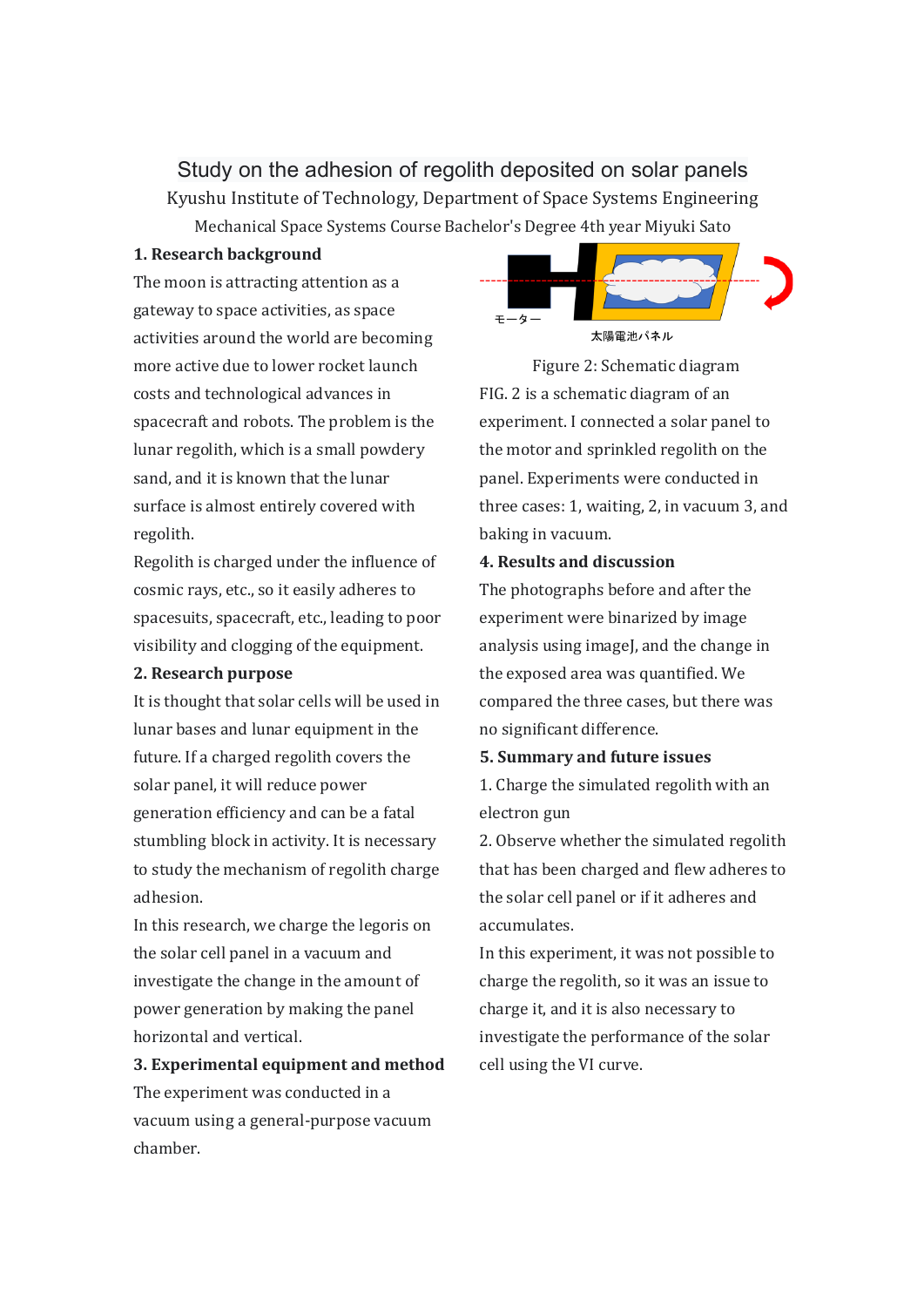# 目次

| 第1章   |                                                      |
|-------|------------------------------------------------------|
|       |                                                      |
| 1.1   |                                                      |
| 1.2   | 月面環境 …………………………………………………………………………………………5             |
| 1.3   |                                                      |
| 1.4   |                                                      |
| 1.5   |                                                      |
| 1.6   | 研究目的 ……………………………………………………………………………………… 10            |
|       |                                                      |
|       | <u>第2章 研究手法 …………………………………………………………………………………………11</u> |
|       |                                                      |
| 2.1   |                                                      |
| 2.2   | 実験装置 ……………………………………………………………………………………… 12            |
| 2.2.1 |                                                      |
| 2.2.2 | 雷子銃 ………………………………………………………………………………………… 12            |
| 2.2.3 |                                                      |
| 2.2.4 |                                                      |
| 2.2.5 |                                                      |
| 2.2.6 |                                                      |
| 2.2.7 |                                                      |
|       | 2.3 実験方法 ……………………………………………………………………………………… 16        |
|       |                                                      |
|       |                                                      |
|       |                                                      |
|       | 第3章 実験結果 ……………………………………………………………………………………… 19        |
|       |                                                      |
|       |                                                      |
|       |                                                      |
|       | 3.2.1 大気中 …………………………………………………………………………………………19       |
|       |                                                      |
|       |                                                      |
|       |                                                      |